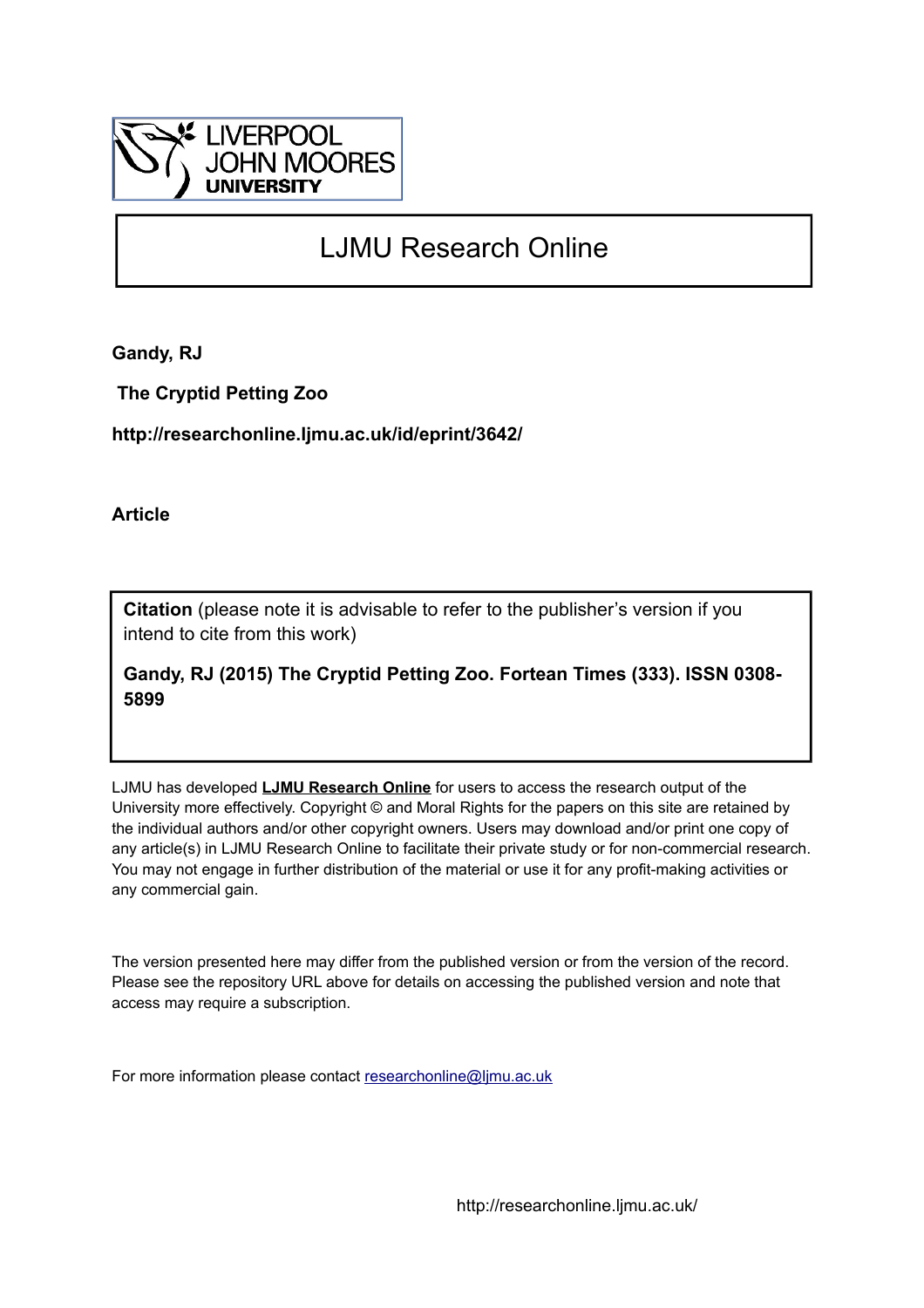# **Cryptid Petting Zoo**

# **Rob Gandy** Article for *Fortean Times Forum* 920 words (*Photos submitted separately*)

I was browsing the programme for LightNight<sup>1</sup> in Liverpool when my eyes settled upon *The Cryptid Petting Zoo* in the wonderful Picton Reading Room of Liverpool Central Library. It stated that you could "see undiscovered animal oddities from around the world! Often thought to be creatures of myth and legend, this is a chance to meet some truly remarkable animals, with presentations from trained handlers". Naturally, I put this at the top of my list! Maybe there would be a marsupilami<sup>2</sup>.....

In the event the room was packed, with parents seating dozens of young children at the front only inches from cages and boxes with labels suggesting that the Jersey Devil and a Sasquatch were inside. Surely a tad dangerous if any of these cryptids fancied a snack.

On the balcony, I spied the incomparable compere Beatrice Balfour III, dressed in traditional explorer attire and reading the current issue of *Fortean Times*. Obviously, a lady of taste! She descended the steps accompanied by *Harry The Hybrid Hound* – a chimera with the head of a boar, the body of a lion and, er, the tail of a fish, who liked having his tummy tickled. He bounced around the floor escaping the attentions of clutching little hands.

Beatrice explained that Cryptozoology was the study of hidden animals and highlighted that this was a rare opportunity for people to see so many of them first hand and in a safe environment. Then in turn she introduced five more fortean fantastics:

# *The Awful*

There was near catastrophe when the handlers almost dropped its cage. Fortunately the bars were strong and it was only able to growl and flash its red Mothman-like eyes from the darkness for the rest of the show.

# *The Wetlands Indigenous Mer-Pixie (WIMP)*

This shy, nervous creature answered to the name Trixie and had to be encouraged out from behind the covers to her cage. Her timid disposition, big eyes and blue colouring meant she was greeted by a big "Aaah!" by the audience, and was popular at the subsequent petting session.

## *The Mongolian Death Worm*

Smaller than I had anticipated, Bertie the Mongolian Death Worm lives in his handler's airing cupboard. Apparently this is the nearest thing in Liverpool to the climate of the Gobi Desert. Bertie has something of a vicious temperament, and when he stuck his head out from inside his bucket, he bit one of the handlers with his strong beak, releasing his electric venom. This caused the light bulb she was holding in her other hand to wildly flash on and off! Happily she recovered.

## *Baby Dragon(s)*

Tyson the baby dragon was roused from his slumber in his incubator, unfurling his wings. All of the children knew that dragons love gold and the aforementioned handler wanted to demonstrate this to them. It wasn't her day, as Tyson greedily swallowed her gold ring and nearly took her fingers with it. Attention then switched to the large egg at the other end of the incubator which started to shake and crack. Finally